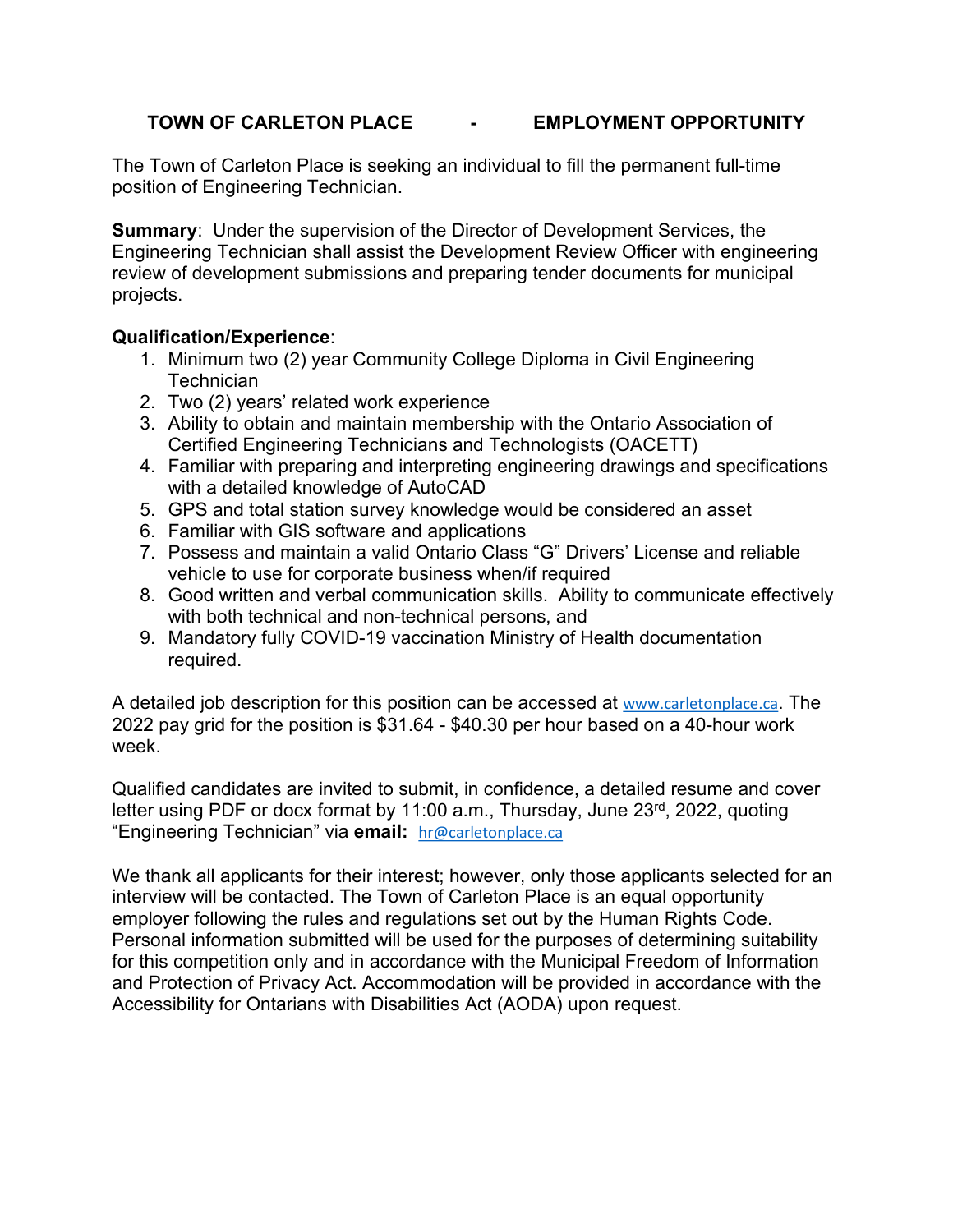

# **TOWN OF CARLETON PLACE JOB DESCRIPTION**

| <b>DEPARTMENT:</b>     | <b>Development Service Department</b> |
|------------------------|---------------------------------------|
| <b>DIVISION:</b>       | Engineering                           |
| <b>JOB TITLE:</b>      | <b>Engineering Technician</b>         |
| <b>EMPLOYEE GROUP:</b> | Non-Union                             |
| <b>PAY GRID:</b>       |                                       |
| <b>SUPERVISOR:</b>     | Manager of Engineering                |
| <b>REVISION DATE:</b>  | January 16, 2020                      |

### **POSITION SUMMARY:**

Under the direct supervision of the Manager of Engineering, the Engineering Technician shall assist with engineering review of development submissions and preparing tender documents for municipal projects.

# **DUTIES AND RESPONSIBILITIES:**

- 1. Reviews engineering submissions related to development applications for compliance with Town standard including:
	- a. Preparing comments and corresponding with developers as they revise submissions;
	- b. Calculating security requirements;
	- c. Inspecting developer projects for compliance with their approved development agreement;
	- d. Responding to public inquiries related to development projects
	- e. Obtaining record drawings for all development projects
- 2. Drafts concept plans as directed for various municipal projects and produces drawings for public display
- 3. Prepares detailed design drawings and assembles contracts and specifications for municipal engineering projects
- 4. Undertakes construction administration and occasional field inspections for municipal projects as required
- 5. Enters data into the Town's GIS and produces reports from the data within the GIS
- 6. Assists with filing drawings and records management for Public Works and Development Services Departments
- 7. Provides technical support to Public Works staff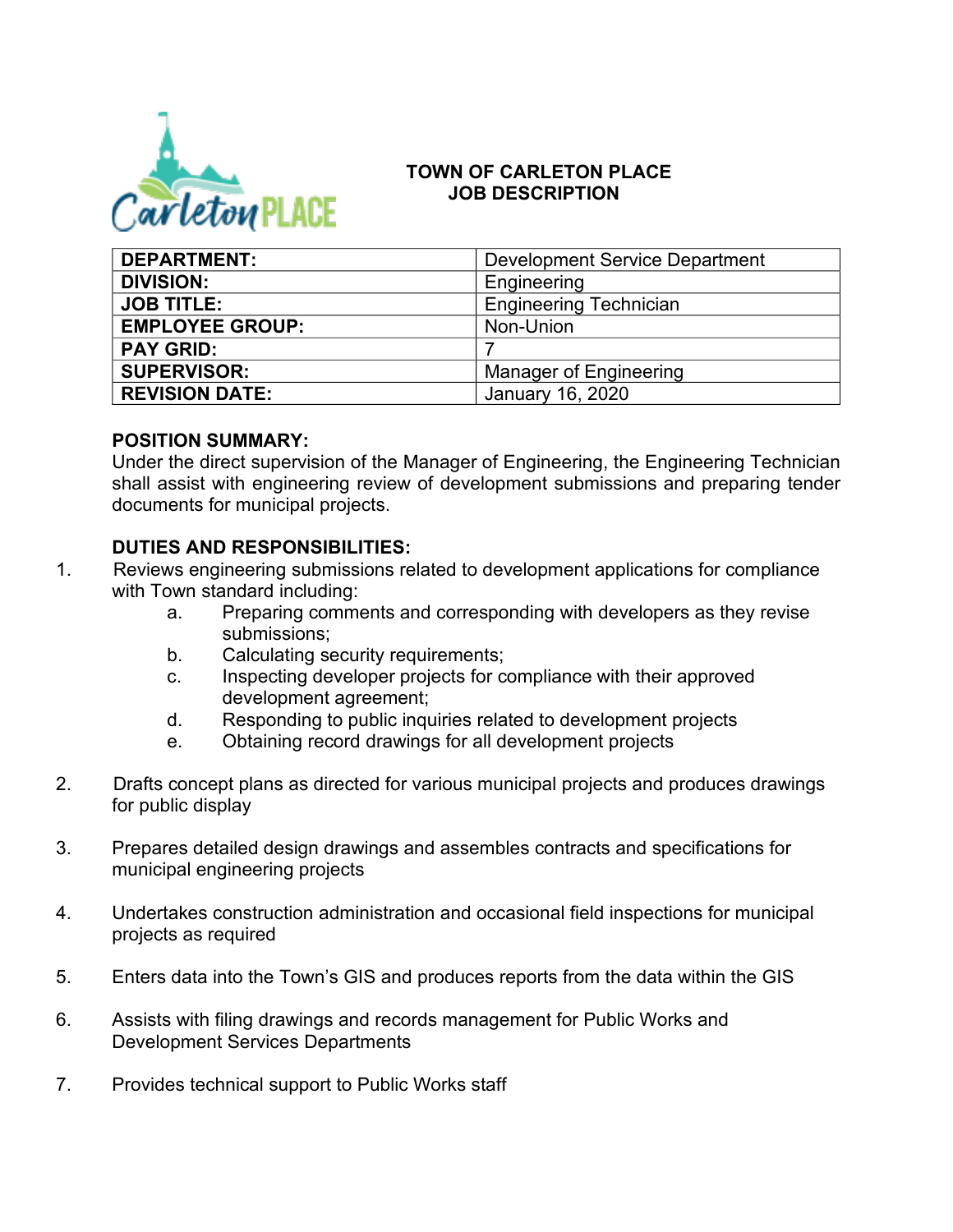8. Deals directly with the public to effectively address complaints and concerns and provides information and assistance to ensure good customer service

The above generally describes the duties involved with the position. However, municipal work is varied in nature and employees will be required to perform duties in addition to the above as directed by the Manager of Engineering.

## **POSITION REQUIREMENTS:**

# **EDUCATIONAL REQUIREMENTS:**

Minimum two (2) year Community College Diploma in Civil Engineering Technician

## **EXPERIENCE:**

Two (2) years' related work experience

### **SKILLS AND ABILITIES:**

- 1. Ability to obtain and maintain membership with the Ontario Association of Certified Engineering Technicians and Technologists (OACETT)
- 2. Familiar with preparing and interpreting engineering drawings and specifications with a detailed knowledge of AutoCAD
- 3. Knowledge of municipal works required for development
- 4. Familiar with GIS software and applications
- 5. Possess and maintain a valid Ontario Class G Driver's License and reliable vehicle to use on corporate business when/if required
- 6. Good written and verbal communication skills. Ability to communicate effectively with both technical and non-technical persons

# **WORKING CONDITIONS:**

The position will be scheduled to work regular office hours. However, on occasion, some overtime may be required to complete special requests or projects and/or coordinate evening and off-hour activities. As these scenarios present themselves, the working schedule may be adjusted and monitored by the as needed. Local travel (automobile) for inspection activities and meetings and visits to construction sites at various stages of completion will be required.

### **PHYSICAL DEMANDS:**

The position requires intense visual & listening skills; ability to sit for long periods of time; ability to stand for long periods of time; use of hands; repetitive physical actions; ability to walk and climb stairs or ladders; hand-eye coordination; ability to kneel, crawl, reach, twist, squat, and bend; and work under high levels of pressure or stress. Physical demands such as lifting and carrying files, reports and drawings will be required.